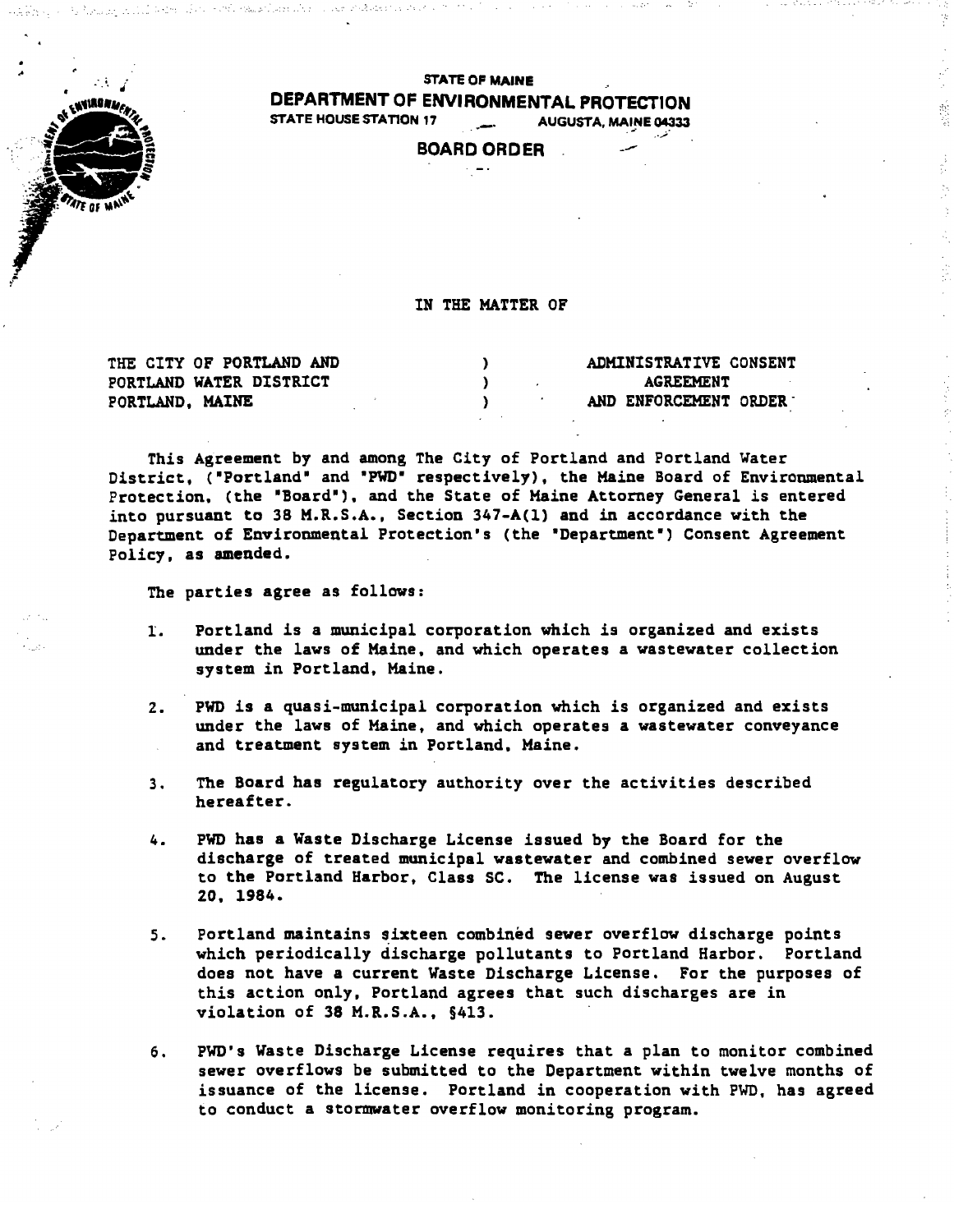> 7. Portland and PWD expressly waive:

Dec Sol

Substitutions.

- a. notice of and opportunity for hearing;
- b. any and all further procedural steps before the Board;
- c. the making of any findings of fact by the Board or its presiding officer; and

 $-$ 

- d. its right to appeal any provision of this Administrative Consent Agreement and Enforcement Order.
- 8. This Agreement shall not become part of the official record unless anduntil it is accepted by the Board.
- 9. To resolve the violations referred to in paragraph 5 above, Portland<sup>-</sup> and PWD agree to:
- (A) Portland and PWD shall develop and implement a prioritized, long-term prograa for evaluation and abatement of Combined Sewer Overflow (·CSO·) discharges from their sewerage systems. The program shall include evaluations of CSO discharge points, characterization of their activity under various conditions, study of water quality impacts, evaluation of the sewer system and development of a Master Plan for future steps to control CSO discharges. In the interim. appropriate best management practices for reducing CSO discharges shall be implemented. The Master Plan shall provide a report of evaluations and studies and shall examine a full range of alternatives for CSO abatement. In developing the Master Plan. consideration shall be given to pollutant loadings and management of urban runoff and separate storm sewers.
	- 1. Scope of Work. On or before March 1. 1991, Portland and FWD shall submit to the Department for review and approval a Scope of Work for the development of a CSO Master Plan consistent with the requirements of this agreement. The Scope of Work shall contain a critical path of tasks to be performed along with milestones," including dates for submitting an interim report on the CSO Master Plan.
	- 2. CSO Assessment. As part of the Interim Report, Portland and PWD shall complete an assessment of the sewer system. The assessment shall be based upon or include:
		- (a) Up-to-date plans or drawings of the as-built sewerage system, including currently proposed modifications;
		- (b) The locations of all significant and relevant sources of wastewater or stormwater discharges including CSO structures, stormwater outfalls, as well as known industrial discharges, and discharges from neighboring communities. Separate stormwater outfalls less than 8 inches in diameter need not be included;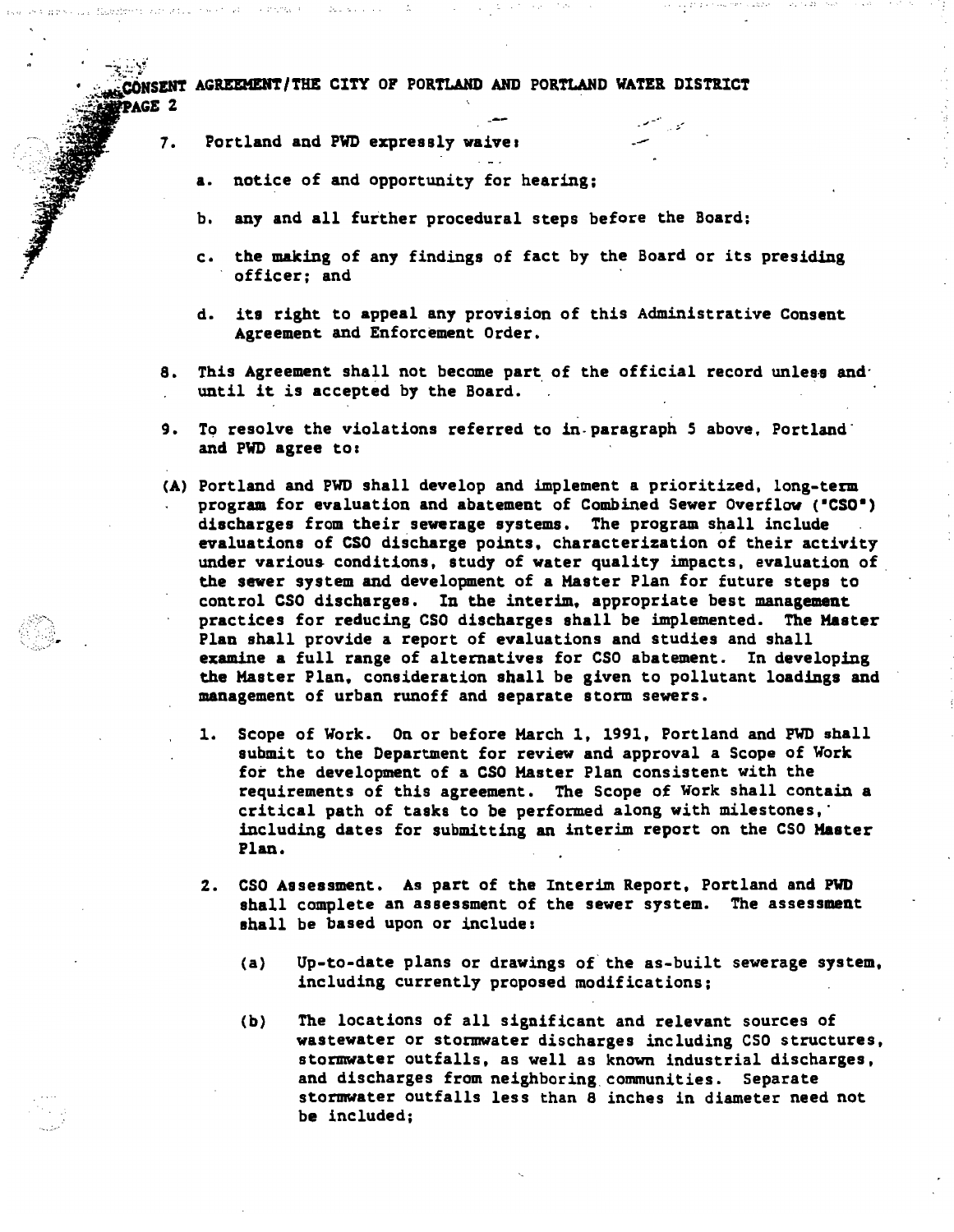**• CONSENT AGREEMENT/THE CITY OF PORTLAND AND PORTLAND WATER DISTRICT**<br>FPAGE 3  $\frac{1}{2}$   $\frac{1}{2}$   $\frac{1}{2}$   $\frac{1}{2}$   $\frac{1}{2}$   $\frac{1}{2}$   $\frac{1}{2}$   $\frac{1}{2}$   $\frac{1}{2}$   $\frac{1}{2}$   $\frac{1}{2}$   $\frac{1}{2}$   $\frac{1}{2}$   $\frac{1}{2}$   $\frac{1}{2}$   $\frac{1}{2}$   $\frac{1}{2}$   $\frac{1}{2}$   $\frac{1}{2}$   $\frac{1}{2}$   $\frac{1}{2}$   $\frac{1}{2}$ 

- *.:-;;:f!* (c) A description of the drainage area ()f- each ·cso, including the size of the drainage area. topography, population and residential density, average daily volume of water use and/or average daily sewage flow, and all significant industrial, commercial, and other land uses that are likely to affect runoff or wastewater quality;
- (d) A description and map of receiving waters, showing existing and designated uses, wildlife habitat, and commercial uses of such receiving waters under State water quality standards; and
- $(e)$  A characterization of known historic water use impairments if any.
- 3. CSO Monitoring Plan. On or before March 1. 1991 and July 1. 199i, respectively, Portland and PWD shall prepare preliminary and final plans for monitoring to supplement existing data as necessary, to allow estimation of the frequency, volume, pollutant loads. and impacts of their CSO discharges. The final CSO MOnitoring Plan' shall describe monitoring of the CSO discharge volumes and durations; monitoring of the pollutant loads in CSO discharges; and receiving water monitoring. If fewer than all CSOs are to be sampled, the plans shall include a demonstration that the program will adequately supplement existing data to allow characterization of the overall sewer system during both dry (summer) and wet seasons. The completed data base shall be adequate to evaluate storm events of a sufficient range of intensities and durations to characterize CSO discharges in all forseeable conditions.
	- (a) For the monitoring of CSO discharge volumes and durations the Monitoring Plan shall specify the measurement points and sampling protocol. The program shall be designed to fill data needs to establish the relationship between various environmental conditions such as land use; rainfall amounts; intensity and duration; surface runoff conditions; groundwater levels; and tidal influences. Particular attention shall be given to assure that data necessary to determine the relationship between various CSO discharge points and to identify those which function most frequently or are indicative of how other points function under given conditions, is collected.
	- (b) For the monitoring of pollutant loads the CSO Monitoring Plan shall specify the measurement points and sampling protocol (including the parameters for which samples are to be analyzed) to provide a basis for defining the pollutant loads from CSOs during varying rainfall conditions. This monitoring program shall also conform to the following:
		- i. Sampling shall be performed during dry periods and during storm events of a sufficient range of intensities and durations to characterize CSO discharges events;
		- ii. In each storm event selected for sampling. sampling will be based upon flow-proportioned composite samples which identify and include the "first flush", if any: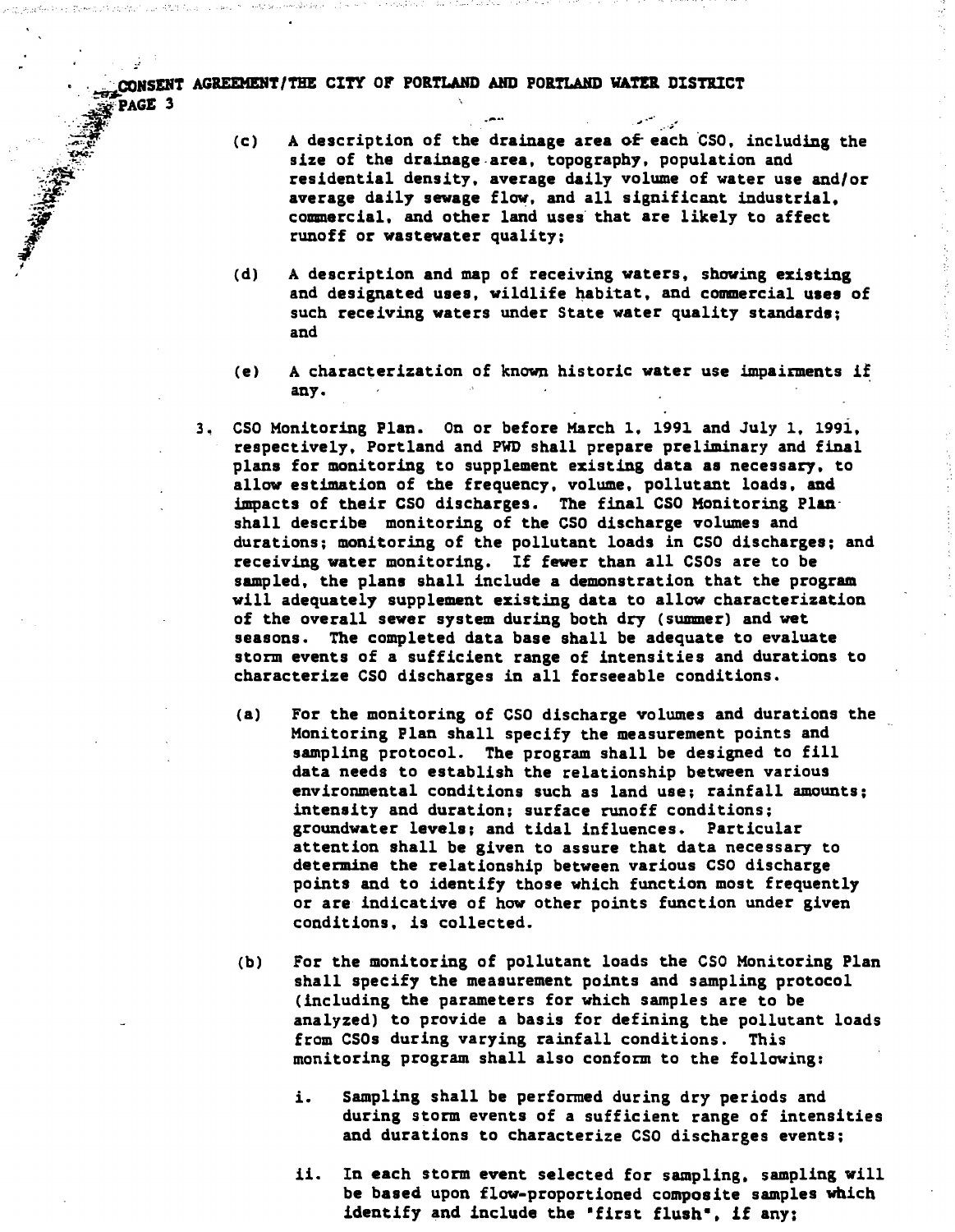WIT AGREEMENT/THE CITY OF PORTRAND AND PORTLAND WATER DISTRICT

\

.-'

- 
- iii. Priority sheuld be given to sampling those CSOs that function fifst during storm events, that frequently discharge high volumes, or that are believed to impair or threateneimpairment of water uses; and
- iv. Observatione of the water near the sampling location for floatables, sdebris, scum, oil and grease, odor, etc. shall be made at the time of sampling.
- v. The programashall include testing for the following constituentatunless testing and land use pattens in ,drainage areas of the system demonstrate that they are not presentat suspended solids, biochemical oxygen demand, pH, Hlead, zinc, chromium, copper. cadmium. mercury, iran, arsenic, silver, total kjeldahl nitrogen. total ammonia, nitrate/nitrite nitrogen. total phosphorus: spetroleum hydrocarbons, polyaromatic hydrocarbone; PCB's, and herbicides (2,4-D, dicamba and KePP) ..
- (c) For the monitoring of receiving waters, the CSO Monitoring Plan shall specify the measurement points and sampling protocol (including the parameters for which samples are to be analyzed) totdefine the impacts of CSOs on ambient water quality and uses-and to provide a basis for predicting the effects of sewererehabilitation and separation projects on - eso discharges and on the receiving waters. Sediments in Casco Bay shall .also be sampled to evaluate the accumulation of pollutants from CSO discharges and other sources.

Selection of monitoring locations will be based on consideration ofolocation of overflows, wastewater characteristics;and physical conditions in the receiving water such as uses (especially swimming), current, depth. other possible eoarces of pollutants and tidal influences. The monitoring lodations and the rationale for their selection shall Be. submitted to the Department for review and approval. All water samples collected shall be tested for enterococcus bacteria and fecal coliform bacteria for marine waters and  $\underline{E}$ . coi $\underline{h}$  bacteria for freshwaters.

Ambient water samples will be collected at times of high tide. low tide and'half tide (incoming and outgoing), and will be limitede the locations which best reflect the Portland and PWDNG CSO discharge after the opportunity for initial mixing wiwh the receiving water.

(d) CSO Monitoring Report. As part of the Interim Report and Master Plan. Porthand and PWD shall submit reports of the results of CSO monitoring to the Department for review and approval. Monitoting Reports shall include summaries of all sampling data andra discussion of any deviations from the approved monitoring plans.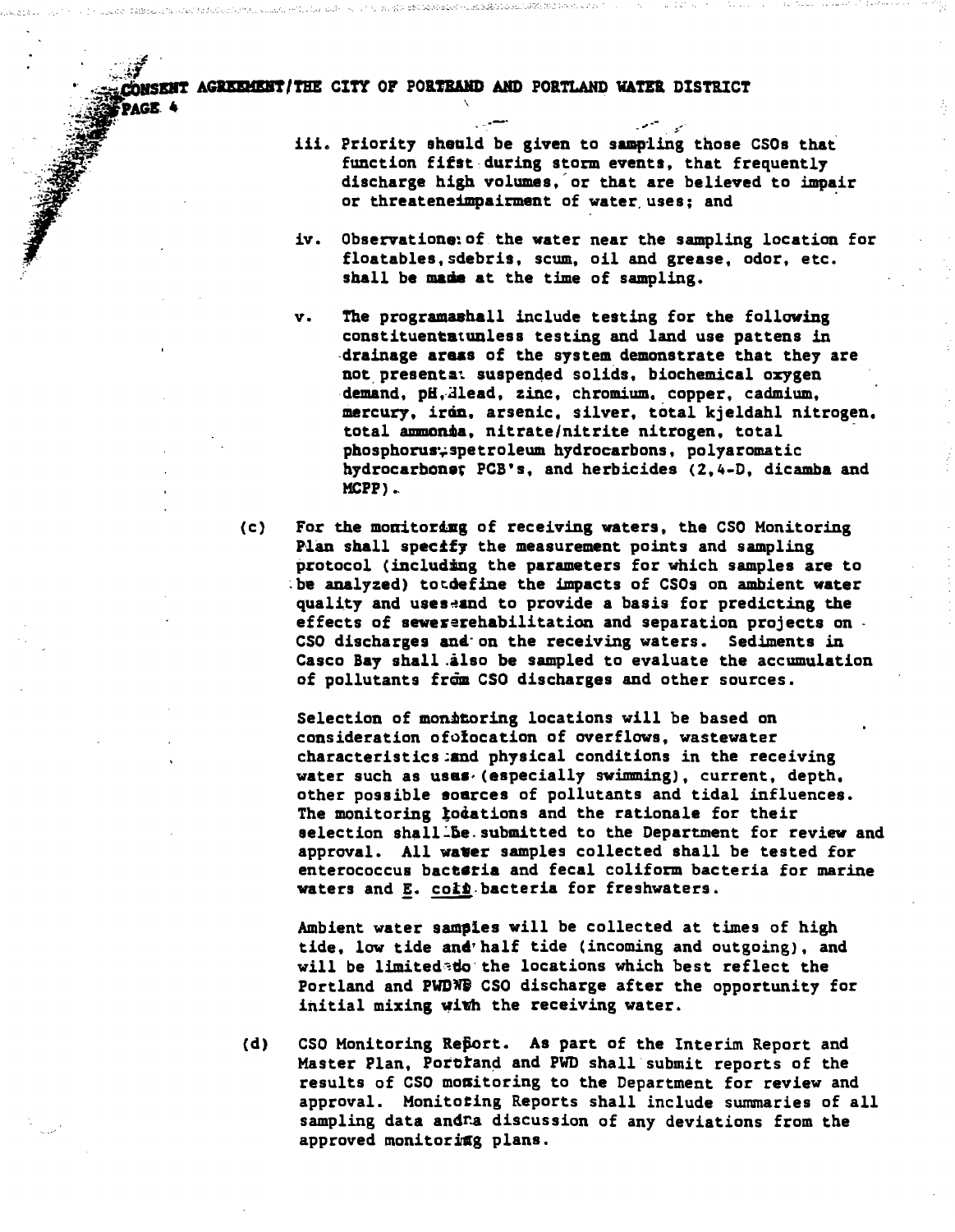**PAGE 5** 

- 4. Sewer System Evaluation. Concurrently with' the CSO monitoring referred to above. Portland shall conduct a study of its sewer system in order to evaluate volumes and sources of groundwater and surface runoff entering the system. The sewer system study shall be conducted in accordance with a plan of study submitted to the Department for review and approval. Monitoring points shall be established within the sewer system in order to measure the flows contributed from various drainage areas. The impact of flows from each area or sub-drainage system of discharges from CSO points shall be evaluated through use of a sewer system model or other means of predictive analysis. In conducting the study, significant sources of. extraneous water entering the sewer system shall be described and if practical, identified and prioritized according to their contribution to CSO discharges and feasibility of corrective' actions to abate them. A report of the study shall be submitted to the Department as part the Interim Report and the Haster Plan. '
- 5. Sewer System Master Plan. Portland and PWD shall develop a Master Plan describing steps and timetables for abatement of CSO discharges. Control or abatement of CSO discharges will not be technologically more stringent than that required to meet water quality standrds or other applicable technology-based requirements. Nothing in this Agreement shall prevent Portland and PWD from seeking a modification of water quality standards in accordance with applicable federal and State law where appropriate. The plan will include the findings of the studies and evaluations referred to above and methods to be used in rehabilitating or improving the sewer system as necessary. Prioritized implementation schedules for this work shall be provided.

Prior to December 1. 1992. Portland and PWD shall submit the Master Plan to the Department for review and approval. The Master Plan submitted shall be complete except for revision in response to review comments provided by the Department. Appropriate revisions to the Master Plan will be completed within 3 months of receipt of the Department's review comments. if any. and the finalized copy will be provided to the Department. The Master Plan shall include: an evaluation of the effectiveness of the Best Management Practices, pretreatment program, and secondary treatment plant, and an assessment of alternative measures to abate CSO discharges or to apply treatment technology to improve the quality of such discharges. selection of abatement strategies for individual or groups of CSOs. and a timetable for completing CSO abatement projects. In developing an implementation schedule, consideration shall be given to water quality impacts, abatement alternatives selected and Portland's capacity to finance such measures.

(a) Portland and PWD must assess a full range of possible alternatives, including reasonable combinations of elimination, reduction in discharge frequency or discharge volumes, relocations, and storage and treatment. In assessing each alternative Portland and PWD shall consider: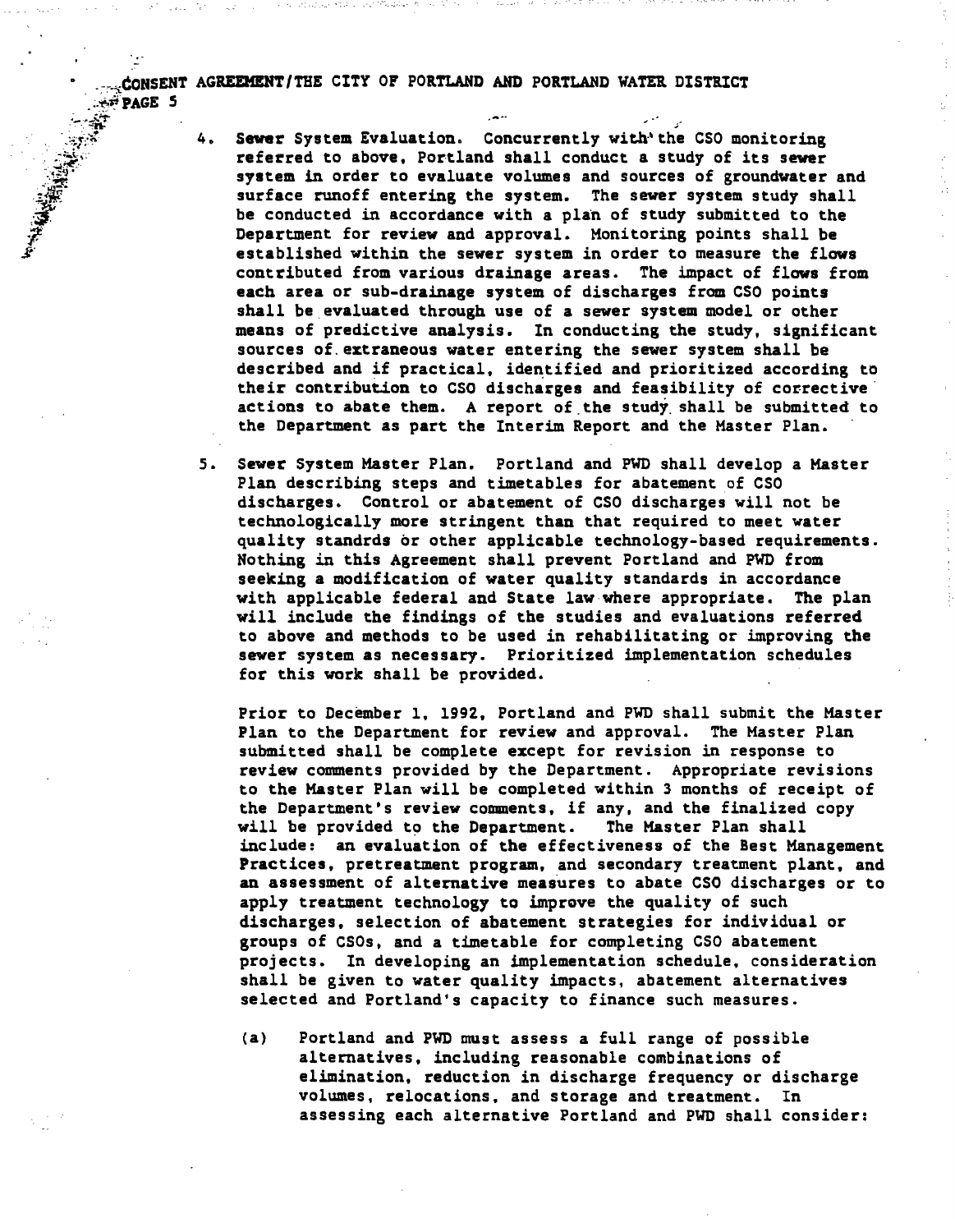AGE 6

i. The minimum size and intensity storm required to activate each overflow, volume discharged from each overflow for various size storms, and volume discharged and number of overflow events per year based on historic rainfall data;

, .. -~ .,..,... -;/'

- ii. The existing and designated uses of receiving waters under the State water quality standards in the area' affected by each CSO discharge;
- iii. The alternative's expected effects on in-stream water quality and uses;
- iv. The effects of the best management practices to be implemented under paragraph 6. below. as well as the pretreatment program and the improvements of the secondary treatment plant;
- v. The estimated cost and construction dates for implementing the CSO control strategies;
- vi. A comparative analysis of the costs of each control strategy for each CSO or group of CSOs with the overall benefits to the in-stream water quality and uses within the study area of the CSO Master Plan derived from each such strategy; and
- vii. A sewer rate analysis, including but not limited to an examination of grant funding. phasing of projects, and rate stabilization.
- (b) In selecting and scheduling CSO abatement projects, Portland and PWD shall give priority to abating CSO discharges in the following order:
	- i. Those which are due primarily to infiltration of water into the sewer system during dry weather periods;
	- ii. Those which may impair water contact recreation uses or create public health concerns in the receiving waters;
	- iii. Those which discharge into areas determined to have shellfish resources;
	- iv. Those which contain significant industrial or high strength wastes;
	- v. Those which function during the months of June through September; and
	- vi. Those which cause localized nuisance conditions.

Additionally. high priority should be given to abating all CSO discharges which occur during the so-called 'first flush' of suspended sediments from the sewer system at the beginning of a stoen event.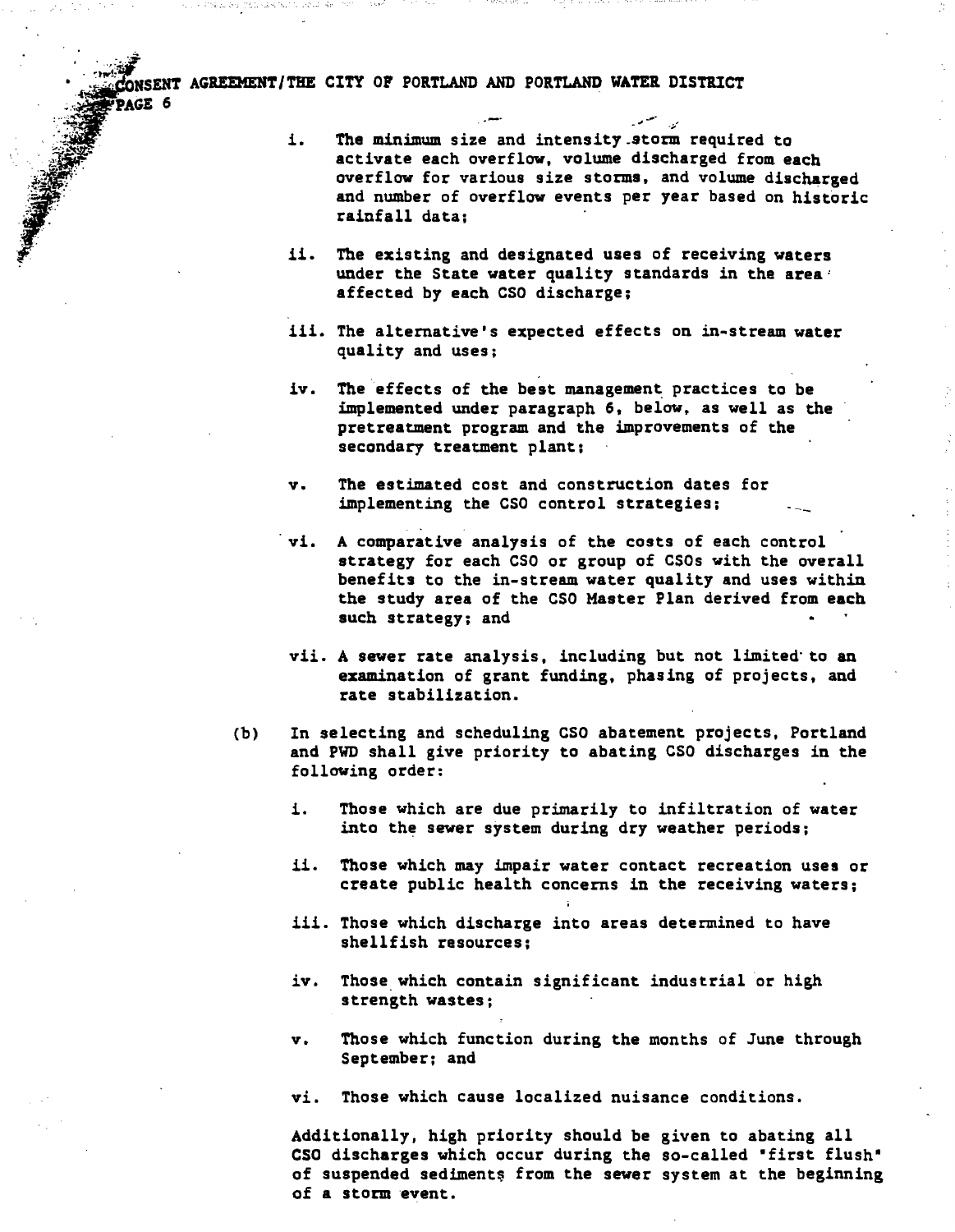- (c) The CSO Master Plan shall also include a Compliance Monitoring Plan for the regular monitoring of the CSO discharges which may remain during and after implementation of the CSO Master Plan and the waters receiving those discharges.
- (d) Portland and PWD shall provide periodic reviews of the Master Plan in order to evaluate the effectiveness of abatement projects. These reviews shall serve to supplement and/or amend the Master Plan as may be appropriate, taking into consideration projects completed, Compliance Monitoring Plan results or changes in the assumptions upon which the Haster Plan was approved. Amendments to the Master Plan shall be approved by the Department. $\cdot$  Reviews shall be made inaccordance with a schedule provided in the Master Plan, but at least every two years.
- 6. Best Management Practices. During the time that studies, evaluations, and sewer system improvements are being completed and until modified through implementation of the approved Master Plan. Portland and PWD shall immediately take steps to minimize the discharge of pollutants from CSO points. These steps shall include but not be limited to the following:
	- (a) Adopt and or maintain an ordinance or rule prohibiting the introduction of uncontaminated water into the sewer system (such as roof or cellar drains, surface drainage, and non-contact cooling water) from private sources;
	- (b) Development and implemention where feasible of a plan for the removal of existing direct sources of water into the sewer system from private sources such as roof or cellar drains, surface drainage, and non-contact cooling water;
	- (c) Formal plans for regular cleaning of sewer lines, especially in those sections where the deposition of solids may restrict flow and cause surcharges which result in overflows;
	- (d) Development and implementation of a high flow management plan designed to optimize the use and overall effectiveness of the treatment system during high 'flows;
	- (e) Formal plans for maintaining overflow control structures, pumping stations, tide control gates and other structures in the sewer system in good working condition to minimize CSO discharges;
	- (f) Addition of septic tank wastes only to the treatment plant during times when all flows being received are given full secondary treatment;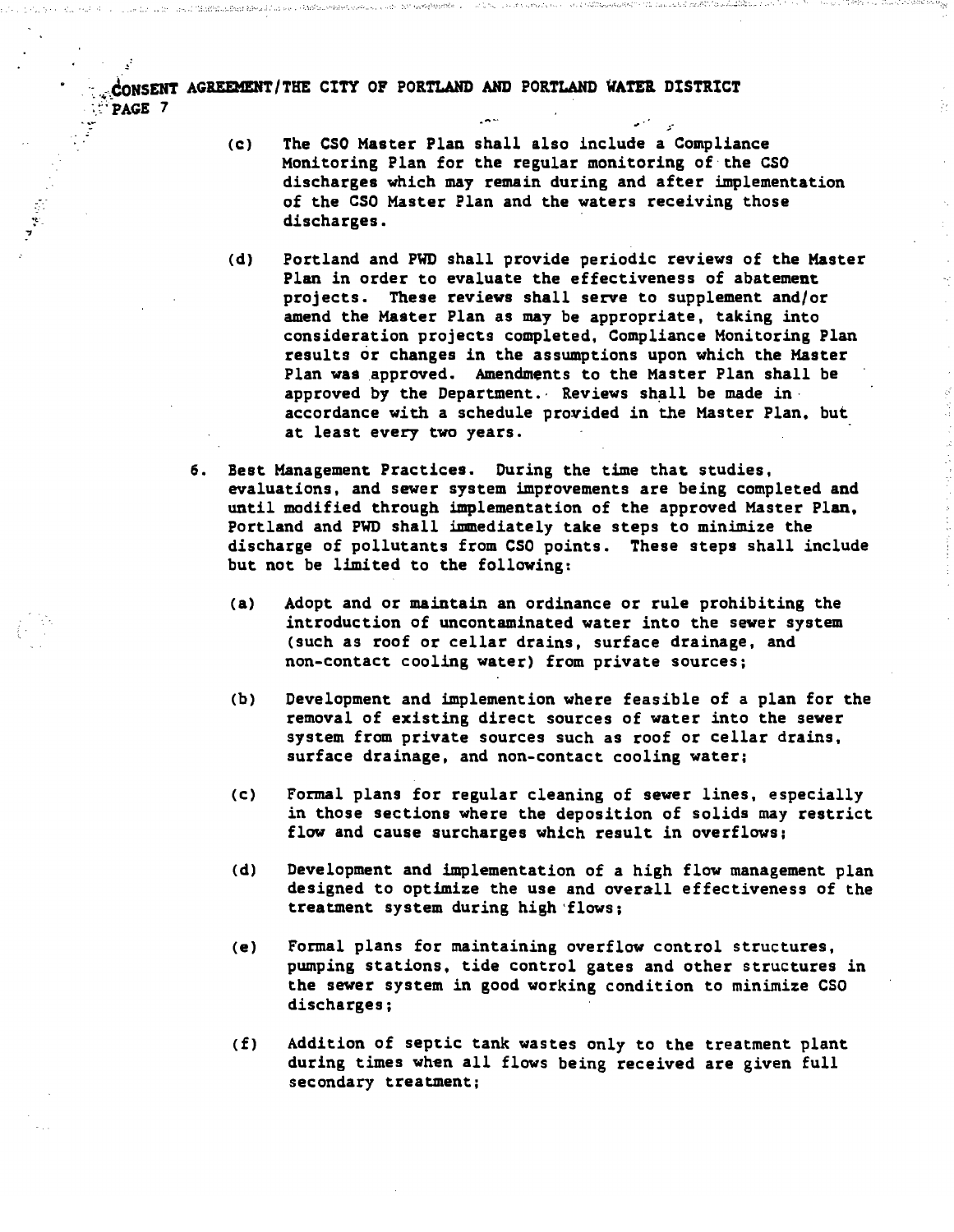*. ";J'*  . ~ ... ~.:': . ..- ""....... ,:':" ENT AGREEMENT/THE CITY OF PORTLAND AND PORTLAND WATER DISTRICT  $\frac{1}{2}$ . PAGE 8

.

.-OW .<br>.<br>. .. :!~ -":.~

- $(g)$  Special efforts to assure that industrial high strength wastewater and other non-"conventional" pollutants (such as hospital wastes) do not overflow and that such wastewater receives full treatment:
- (h) Regulating the addition of new or increased volumes of industrial process or high-strength wastewaters into the sewer system under circumstances in which they could be discharged through a CSO point;
- (i) Conducting periodic surveys all municipal discharges (CSO and stormwater) during dry weather to verify that no dry weather sanitary discharge exists:
- (j) Effective street sweeping and catch basin cleaning; and
- (k) Allowing the introduction of additional sanitary wastewater into the system only upon the removal of five gallons of uncontaminated water for each gallon of sanitary wastewater added. Sewer additions shall be based on the State Plumbing Code and calculated at the time building and plumbing permits are issued. Additions will be credited against sewer rehabilitation work completed within the preceeding two years or which will be done in the following year. Preference shall be given to CSO abatement in the area of the proposed addition. but sewer system-wide credits may be used. The effectiveness of rehabilitation projects shall be evaluated using inflow from a three-month storm, observed infiltration rates and engineering estimates of the proposed projects.
- 7. Sewer System Rehabilitation and Improvements.
	- (a) Short-teen Projects. During the period until 1993, Portland and PWD shall complete sewer system improvement projects in order to eliminate or abate CSO discharges. These projects shall be, to the extent possible. consistent with the priorities outlined in paragraph  $9(A)(5)$ . above. At a minumum. they shall include elimination of the Quebec Street CSO discharge, elimination of a eso discharge in Sagamore Village and sewer separation work in the Libby town area. Periodic reports of proposed projects and work completed shall be made to the Department.
	- (b) Long-term Projects. Beginning in 1993, and in each year thereafter. Portland and PWD shall complete CSO abatement projects described in the approved Sewer System Master. plan referred to in paragraph (A)(S), above.
- (B) prior to March 1. 1991, Portland shall submit to the Department a complete application for a Yaste Discharge License for all combined sewer overflows maintained by the City;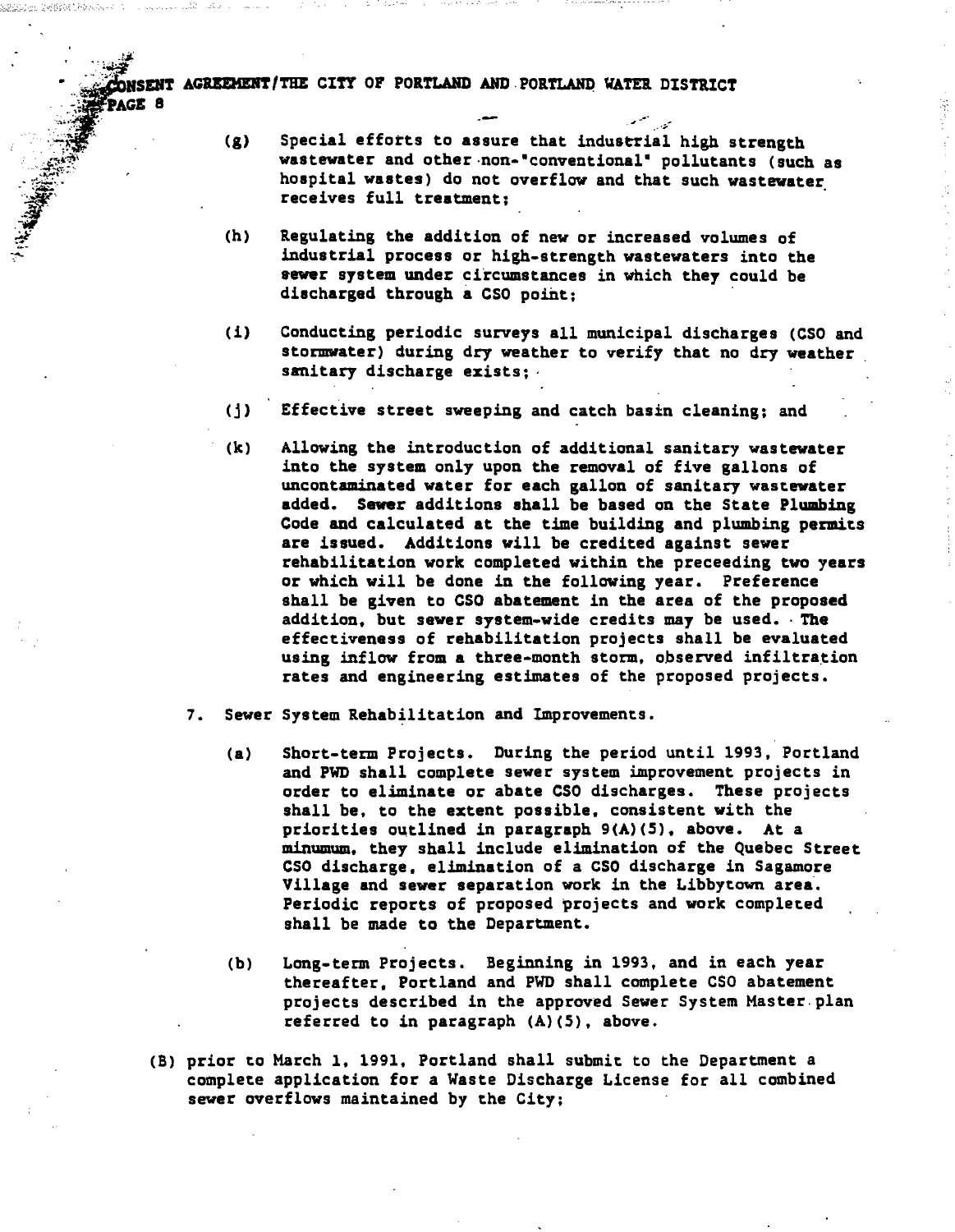- (C) in the event that any of the actions described in paragraph  $9(a)$  are not completed as required. Portland and PWD shall pay jointly and severally the Treasurer. State of Maine, the following total amounts:
	- 1. for each day after March 1, 1991, that the Scope of Work required in paragraph  $9(A)(1)$  is not submitted. the sum of  $$100$ ;
	- 2. for each day after December 1. 1992. that the Sewer Master Plan required in paragraph 9(A)(5) is not submitted, the sum of \$200;
	- 3. for each day after February 1, 1991, that the license application required in paragraph 9(B) is not submitted, the sum of \$100;
- 10. Dispute Resolution. Any dispute arising under or with respect-to this consent agreement shall, in the first instance, be the subject of informal negotiations between or among the parties to the dispute for a period of up to fifteen (15) working days from the time notice of the existence of the dispute is given. The period for negotiations may be extended by agreement of the parties to the dispute. If a dispute cannot be resolved by informal negotiations then the position of the Department shall be considered binding unless, within fifteen (15) days after being notified of the Departments position. Portland and/or PWD may petition the Board setting forth the matter in dispute, the efforts made by the parties to resolve it, and its proposed resolution. The Department shall have twenty (20) days to file a response to Portland and/or PWD petition with an alternative proposal for resolution of the dispute. Decisions of the Board with respect to disputes may be appealed to the Court. In proceedings on any dispute under this paragraph, Portland and/or PWO shall have the burden of showing that its proposal meets the requirements of the agreement.
- 11. Force Majeure. If any event occurs which causes or is anticipated to cause delays in the achievement of any requirement of this consent agreement. Portland and/or PWD shall. within ten (10) business days from when they knew or reasonably should have known of such event. notify the Department in writing describing the cause or causes of the delay and a preliminary estimate of the length or anticipated length of the delay. Within thirty (30) days, Portland and/or PWD shall notify the Department in writing providing a detailed explanation of the length or the anticipated length of the delay, the measures taken and to be taken to prevent or minimize the delay and the timetable by which those measures will be implemented. Reasonable measures to avoid or minimize any such delay shall be adopted. If the parties agree that the delay or anticipated delay has been or will be caused by reason of force majeure beyond Portland and/or PWO's reasonable control. the time for performance hereunder shall be extended for a period no longer than that attributable to the delay resulting from such force majeure. In the event that there is any dispute as to whether all or a portion of Portland and/or PWO's failure to comply with any action required to be taken by it pursuant to this Administrative Consent Agreement and Enforcement Order, Portland and/or PWD shall have the burden of proof to show: *(i)* that the noncompliance was caused by circumstances beyond its reasonable control; (ii) the period of noncompliance that resulted from circumstances beyond its reasonable control; and (iii) that Portland and/or PWO took all reasonable measures to minimize the number of days and degree of any noncompliance. The provisions of this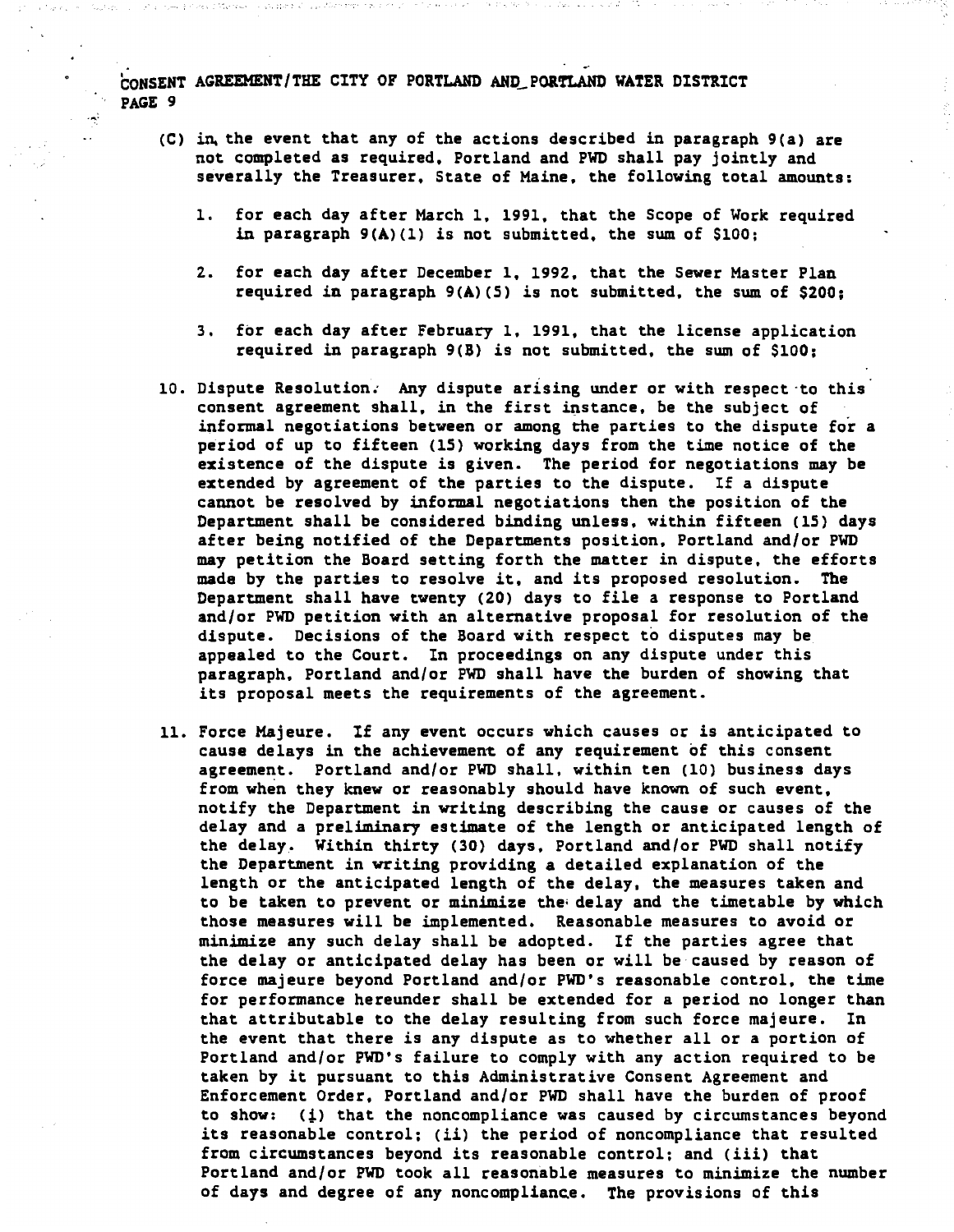'\_.  $\frac{1}{2}$  ,  $\frac{1}{2}$  ,  $\frac{1}{2}$  ,  $\frac{1}{2}$  ,  $\frac{1}{2}$ . . ,

paragraph shall be inoperative unless Portland and/or FWD notifies the Commissioner of the Department of Environmental Protection in writing as set forth above. Failure to agree under this paragraph shall trigger the dispute resolution provisions of Paragraph 10 hereof. During the negotiations under this paragraph or the proceeding paragraph providing for dispute resolution and any litigation thereunder, stipulated penalties shall not accrue and shall not be payable if the position of Portland and/or PWD prevails.

12. The Board and the State of Maine Attorney General grant Portland and PWD a release of their causes of action against Portland and FWD for the specific violations listed in paragraph 5 on the express condition that all actions called for in paragraph 9 above are completed in accordance with the express terms and conditions of this Agreement. The release shall not become effective unless and until the above condition is satisfied.

#### **ORDER**

Pursuant to 38 M.R.S.A., §347-A(1) and the Department's Consent Agreement Policy, as amended and based on the Agreement set forth above. the Board ORDERS Portland and PWD to:

- (A) Portland and PWD shall develop and implement a prioritized. long-term program for evaluation and abatement of Combined Sewer Overflow (·CSO-) discharges from their sewerage systems. The program shall include evaluations of CSO discharge points, characterization of their activity under various conditions, study-of water quality impacts, evaluation of the sewer system and development of a Master Plan for future steps to control CSO discharges. In the interim, appropriate best management practices for reducing CSO discharges shall be implemented. The Master Plan shall provide a report of evaluations and studies and shall examine a full range of alternatives for CSO abatement. In developing the Master Plan, consideration shall be given to pollutant loadings and management of urban runoff and separate storm sewers.
	- 1. Scope of Vork. On or before March 1, 1991, Portland and FWD shall submit to the Department for review and approval a Scope of Work for the development of a CSO Master Plan consistent with the requirements of this agreement. The Scope of Vork shall contain a critical path of tasks to be performed along with milestones, including dates for submitting an interim report on the CSO Master Plan.
	- 2. CSO Assessment. As part of the Interim Report, Portland and PWD shall complete an assessment of the sewer system. The assessment shall be based upon or include:
		- (a> Up-to-date plans or drawings of the as-built sewerage system, including currently proposed modifications;
		- (b) The locations of all significant and relevant sources of wastewater or stormwater discharges including CSO structures, stormwater outfalls, as well as known industrial discharges, and discharges from neighboring communities. Separate stormwater outfalls less than 8 inches in diameter need not be included;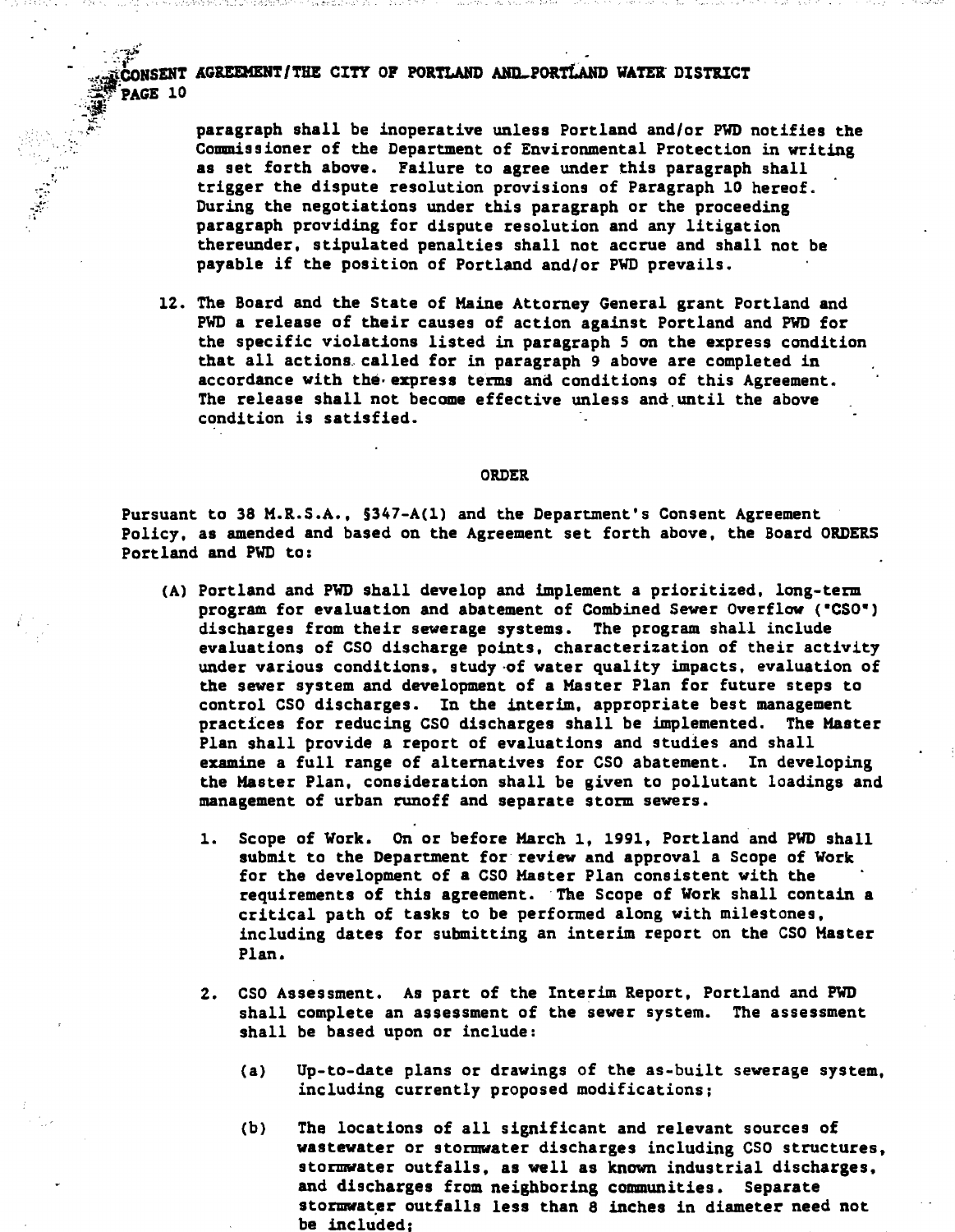CONSENT AGREEMENT/THE CITY OF PORTLAND AND PORTLAND WATER DISTRICT '·,:~~..;;:PAGI 11 .- -,,'" ~~ ~;rr' '"

- $\ddot{\epsilon}$ . (c) A description of the drainage area of each CSO, including the size of the drainage area, topography, population and residential density. average daily volume of water use and/or average daily sewage flow. and all significant industrial, commercial. and other land uses that are likely to affect runoff or wastewater quality;
	- (d) A description and map of receiving waters, showing existing and designated uses, wildlife habitat. and commercial uses of such receiving waters under State water quality standards; and
	- (e) A characterization of known historic water use impairments if any.
	- 3. CSO Monitoring Plan. On or before March 1, 1991 and July 1, 1991, respectively, Portland and PWD shall prepare preliminary and final plans for monitoring to supplement existing data as necessary, to allow estimation of the frequency, volume. pollutant loads, and impacts of their CSO discharges. The final CSO Monitoring Plan shall describe monitoring of the CSO discharge volumes and durations; monitoring of the pollutant loads in CSO discharges; and receiving water monitoring. If fewer than all CSOs are to be sampled, the plans shall include a demonstration that the program will adequately supplement existing data to allow characterization of the overall sewer system during both dry (summer) and wet seasons. The completed data base shall be adequate to evaluate storm events of a sufficient range of intensities and durations to characterize CSO discharges in all forseeable conditions.
		- (a) For the monitoring of CSO discharge volumes and durations the Monitoring Plan shall specify the measurement points and sampling protocol. The program shall be designed to fill data needs to establish the relationship between various environmental conditions such as land use; rainfall amounts; intensity and duration; surface runoff conditions: groundwater levels; and tidal influences. Particular attention shall be given to assure that data necessary to determine the relationship between various CSO discharge points and to identify those which function most frequently or are indicative of how other points function under given conditions, is collected.
		- (b) For the monitoring of pollutant loads the CSO Monitoring Plan shall specify the measurement points and sampling protocol (including the parameters for which samples are to be analyzed) to provide a basis for defining the pollutant loads from CSOs during varying rainfall conditions. This monitoring program shall also conform to the following:
			- i. Sampling shall be performed during dry periods and during, storm events of a sufficient range of intensities and durations to characterize CSO discharges events;
			- ii. In each storm event selected for sampling, sampling will be based upon flow-proportioned composite samples Which identify and include the "first flush", if any;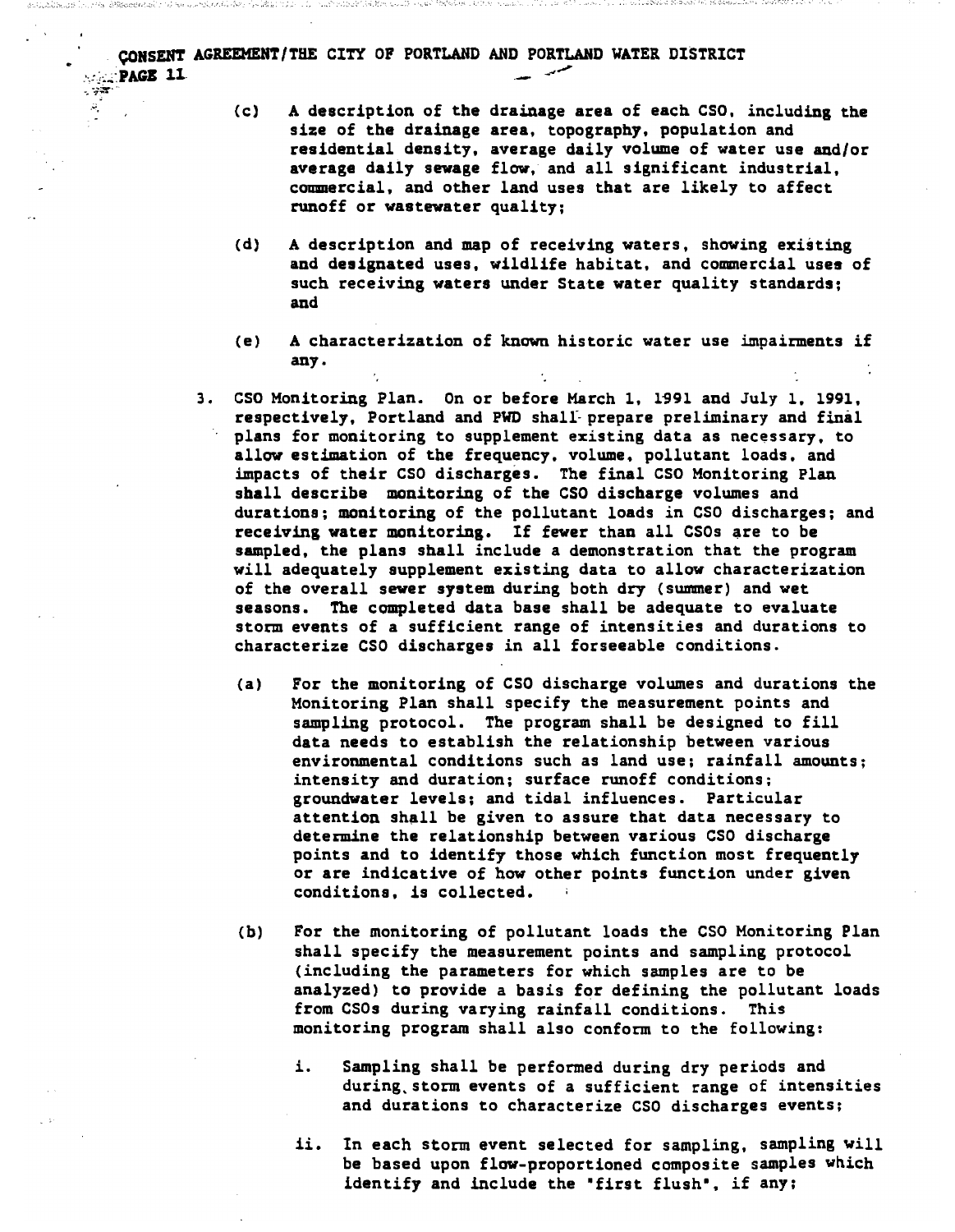$\frac{1}{2}$ . ;.~  $\frac{1}{2}$ 

 $\frac{1}{2}$ 

- iii. Priority should be given to sampling those CSOs that function first during storm events. that frequently discharge high volumes, or that are believed to impair or threaten impairment of water uses; and
- iv. Observations of the water near the sampling location for floatables, debris, scum. oil and grease, odor. etc. shall be made at the time of sampling.
- v. The program shall include testing for the following constituents unless testing and land use pattens in drainage areas of the system demonstrate that they are not present: suspended solids, biochemical oxygen demand, pH. lead, zinc. chromium. copper. cadmium. mercury, iron, arsenic, silver, total kjeldahl nitrogen,<br>total ammonia, nitrate/nitrite nitrogen, total phosphorus, petroleum hydrocarbons, polyaromatic hydrocarbons, PCB's, and herbicides (2,4-D. dicamba and MCPP) •
- (c) For the monitoring of receiving waters, the CSO Monitoring Plan shall specify the measurement points and sampling protocol (including the parameters for which samples are to be analyzed) to define the impacts of CSOs on ambient water quality and uses and to provide a basis for predicting the effects of sewer rehabilitation and separation projects on CSO discharges and on the receiving waters. Sediments in Casco Bay shall also be sampled to evaluate the accumulation of pollutants from CSG discharges and other sources.

Selection of monitoring locations will be based on consideration of location of overflows, wastewater characteristics and physical conditions in the receiving water such as uses (especially swtmming), current, depth, other possible sources of pollutants and tidal influences. The monitoring locations and the rationale for their selection shall be submitted to the Department for review and approval. All water samples collected shall be tested for enterococcus bacteria and fecal coliform bacteria for marine waters and E. coli bacteria for freshwaters.

Ambient water samples will be collected at times of high tide, low tide and half tide (incoming and outgoing), and will be limited to the locations which best reflect the Portland and FWD's CSO discharge after the opportunity for initial mixing with the receiving water.

: i:

(d) CSO Monitoring Report. As part of the Interim Report and Master Plan, Portland and PWD shall submit reports of the results of CSO monitoring to the Department for review and approval. Monitoring Reports shall include summaries of all sampling data and a discussion of any deviations from the approved monitoring plans.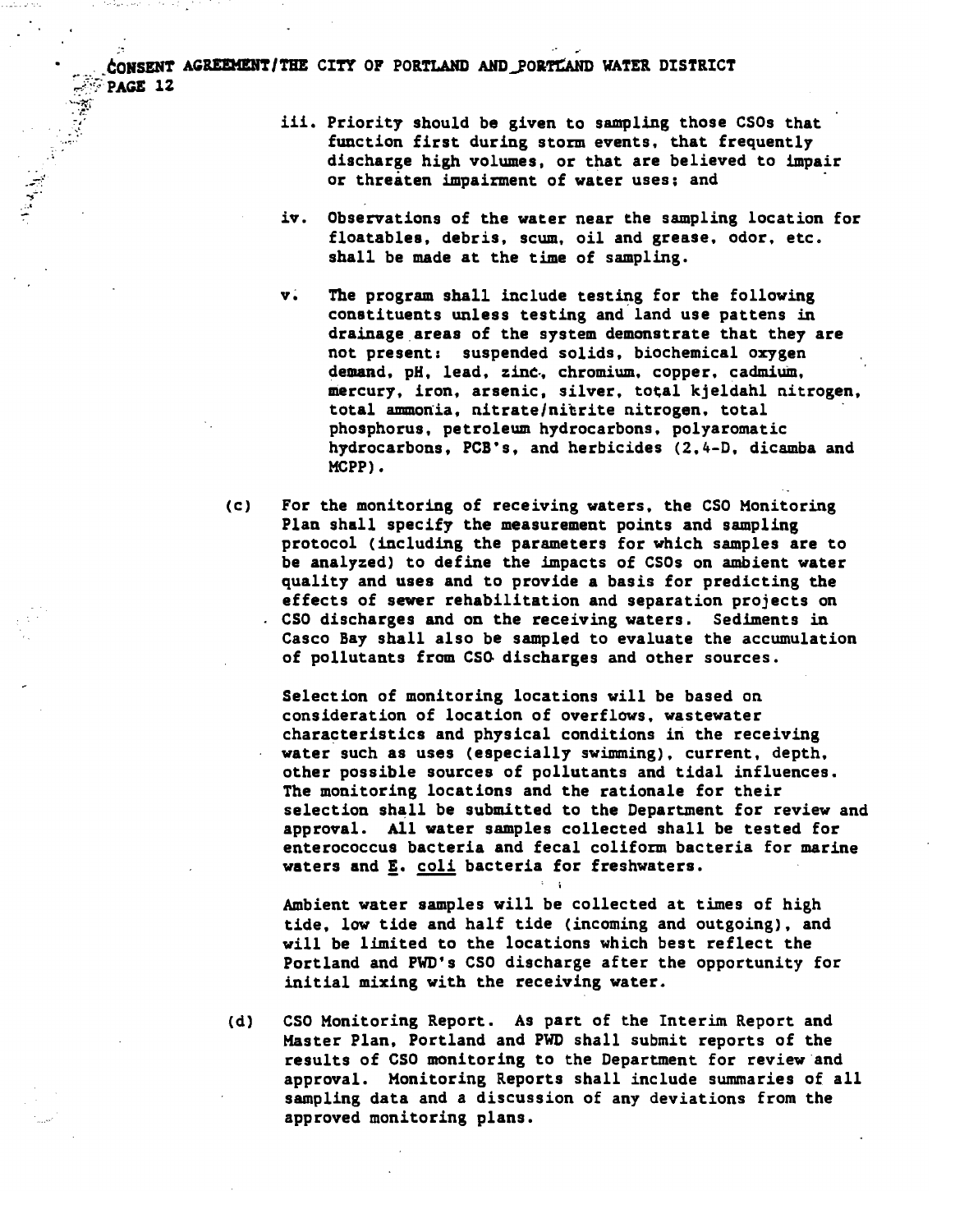- 4. Sewer System Evaluation. Concurrently with the CSO monitoring referred to above. Portland shall conduct a study of its sewer. system in order to evaluate volumes and sources of groundwater and surface runoff entering the system. The sewer system study shall be conducted in accordance with a plan of study submitted to the Department for review and approval. Monitoring points shall be established within the sewer system in order to measure the flows contributed from various drainage areas. The impact of flows from each area or sub-drainage system of discharges from CSO points shall be evaluated through use of a sewer system model or other means of predictive analysis. In conducting the study, significant sources of extraneous water entering the sewer system shall be described and if practical. identified and prioritized according to their contribution to CSO discharges and feasibility of corrective : actions to abate them. A report 'of the study shall be submitted to the Department as part the Interim Report and the Master Plan.
- 5. Sewer System Master Plan. Portland and PWD shall develop a Master Plan describing steps and timetables for abatement of CSO discharges. Control or abatement of CSO discharges will not be technologically more stringent than that required to meet water quality standrds or other applicable technology-based requirements. Nothing in this Agreement shall prevent Portland and PWO from seeking a modification of water quality standards in accordance ' with applicable federal and State law where appropriate. The plan will include the findings of the studies and evaluations referred to above and methods to be used in rehabilitating or improving the sewer system as necessary. Prioritized implementation schedules for this work shall be provided.
	- Prior to December 1. 1992. Portland and PWD shall submit the Master Plan to the Department for review and approval. The Master Plan submitted shall be complete except for revision in response to review comments provided by the Department. Appropriate revisions to the Master Plan will be completed within 3 months of receipt of the Department's review comments, if any, and the finalized copy<br>will be provided to the Department. The Master Plan shall will be provided to the Department. include: an evaluation of the effectiveness of the Best Management Practices, pretreatment program. and secondary treatment plant. and an assessment of alternative measures to abate CSO discharges or to apply treatment technology to improve the quality of such discharges. selection of abatement 'strategies for individual or groups of CSOs, and a timetable for completing CSO abatement projects. In developing an implementation schedule. consideration shall be given to water quality impacts. abatement alternatives selected and Portland's capacity to finance such measures.
	- (a) Portland and PWD must assess a full range of possible alternatives, including reasonable combinations of elimination. reduction in discharge frequency or discharge volumes. relocations. and storage and treatment. In assessing each alternative Portland and FWD shall consider: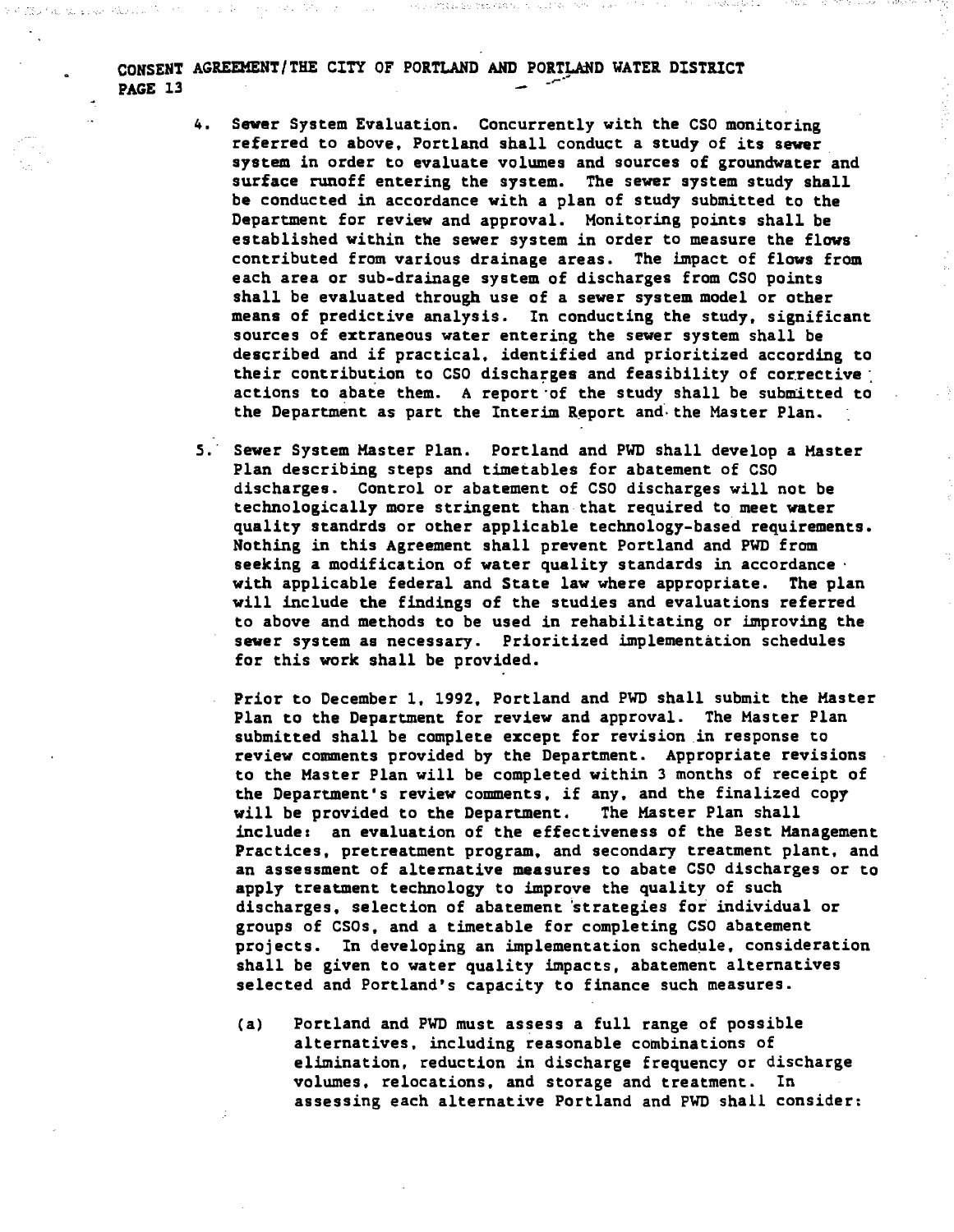""-

- i. The minimum size and intensity storm required to activate each overflow. volume discharged from each overflow for various size storms, and volume discharged and number of overflow events per year based on historic rainfall data;
- ii. The existing and designated uses of receiving waters under the State water quality standards in the area affected by each CSO discharge;
- iii. The alternative's expected effects on in-stream water quality and uses;
- iv. The effects of the best management practices to be tmplemented under paragraph 6. belqw. as well as the pretreatment program and the improvements of the secondary treatment plant;
- v. The estimated cost and construction dates for implementing the CSO control strategies;
- vi. A comparative analysis of the costs of each control strategy for each CSO or group of CSOs with the overall benefits to the in-stream water quality and uses within the study area of the CSO Master Plan derived from each such strategy; and
- vii. A sewer rate analysis. including but not limited to an examination of grant funding, phasing of projects, and rate stabilization.
- (b) In selecting and scheduling CSO abatement projects, Portland and PWD shall give priority to abating CSO discharges in the following order:
	- i. Those which are due primarily to infiltration of water into the sewer system during dry weather periods;
	- ii. Those which may impair water contact recreation uses or create public health concerns in the receiving waters;
	- iii. Those which discharge into areas determined to have shellfish resources;
	- . iv. Those which contain significant industrial or high strength wastes;
	- v. Those which function during the months of June through September; and
	- vi. Those which cause localized nuisance conditions.

Additionally, high priority should be given to abating all CSO discharges which occur during the so-called "first flush" of suspended sediments from the sewer system at the beginning of a storm event.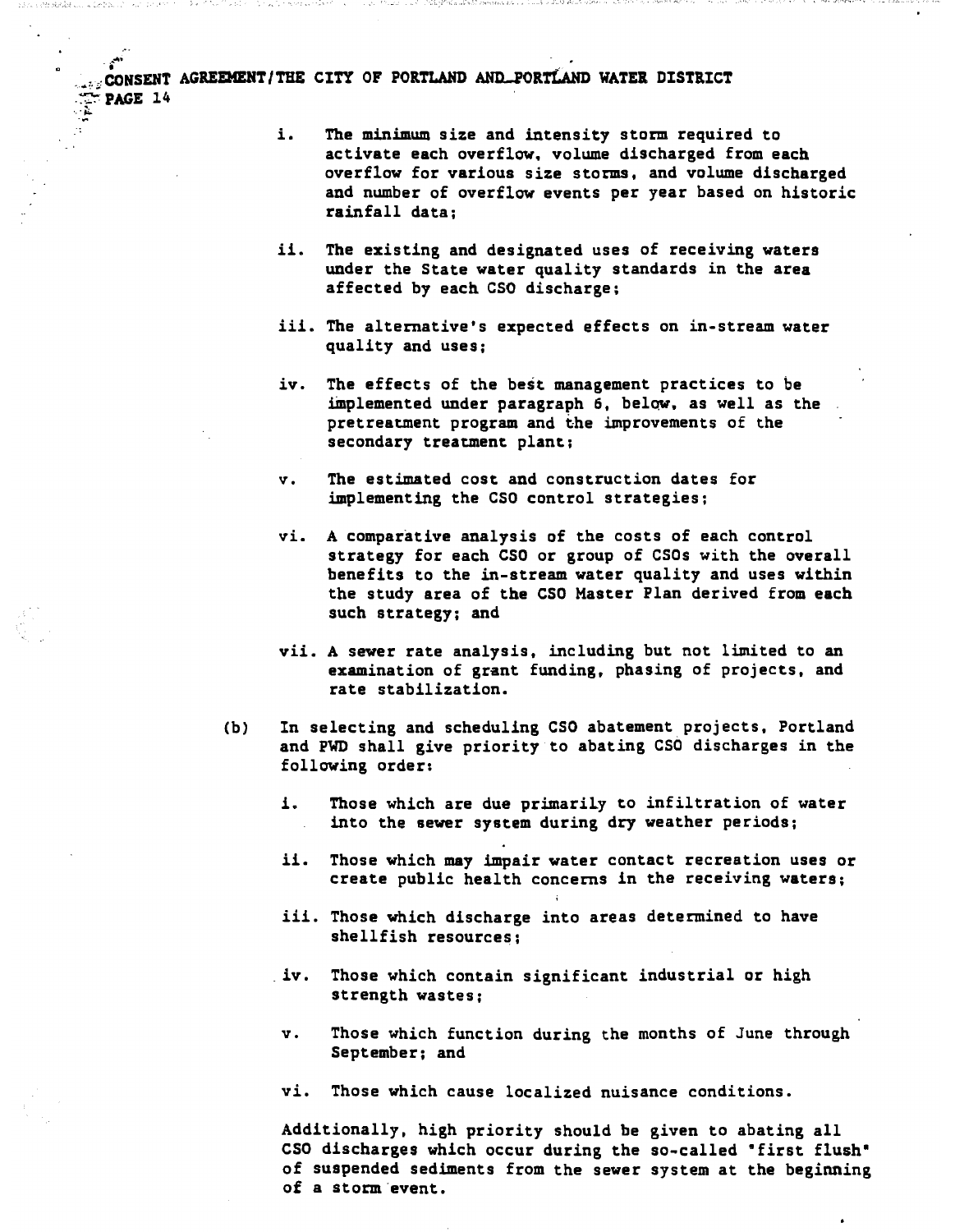AND REPORT ON THE STATE OF A REPORT OF A STATE OF A REPORT OF A STATE OF A REPORT OF A STATE OF A STATE OF A ST

- (c) The CSO Master Plan shall also include a Compliance Monitoring Plan for the regular monitoring of the CSO discharges which may remain during and after implementation of the CSO Master Plan and the waters receiving those discharges.
- (d) Portland and PWD shall provide periodic reviews of the Master Plan in order to evaluate the effectiveness of abatement projects. These reviews shall serve to supplement and/or amend the Master Plan as may be appropriate, taking into consideration projects completed, Compliance Monitoring Plan results or changes in the assumptions upon which the Master Plan was approved. Amendments to the Master Plan shall be approved by the Department. Reviews shall be made in accordance with a schedule provided in the Master Plan. but at least every two years.
- 6. Best Hanagement Practices. During the time that studies, evaluations. and sewer system improvements are being completed and until modified through implementation of the approved Master\_Plan, Portland and PWD shall tmmediately take steps to minimize the discharge of pollutants from CSO points. These steps shall include but not be limited to the following:
	- (a) Adopt and or maintain an ordinance or rule prohibiting the introduction of uncontaminated water into the sewer system (such as roof or cellar drains, surface drainage, and non-contact cooling water) from private sources:
	- (b) Development and implemention where feasible of a plan for the removal of existing direct sources of water into the sewer system from private sources such as roof or cellar drains, surface drainage, and non-contact cooling water;
	- (c) Formal plans for regular cleaning of sewer lines, especially in those sections where the deposition of solids may restrict flow and cause surcharges which result in overflows;
	- (d) Development and implementation of a high flow management plan designed to optimize the use and overall effectiveness of the treatment system during high 'flows;
	- (e) Formal plans for maintaining overflow control structures, pumping stations, tide control gates and other structures in the sewer system in good working condition to minimize CSO discharges;
	- (f) Addition of septic tank wastes only to the treatment plant during times when all flows being received are given full secondary treatment;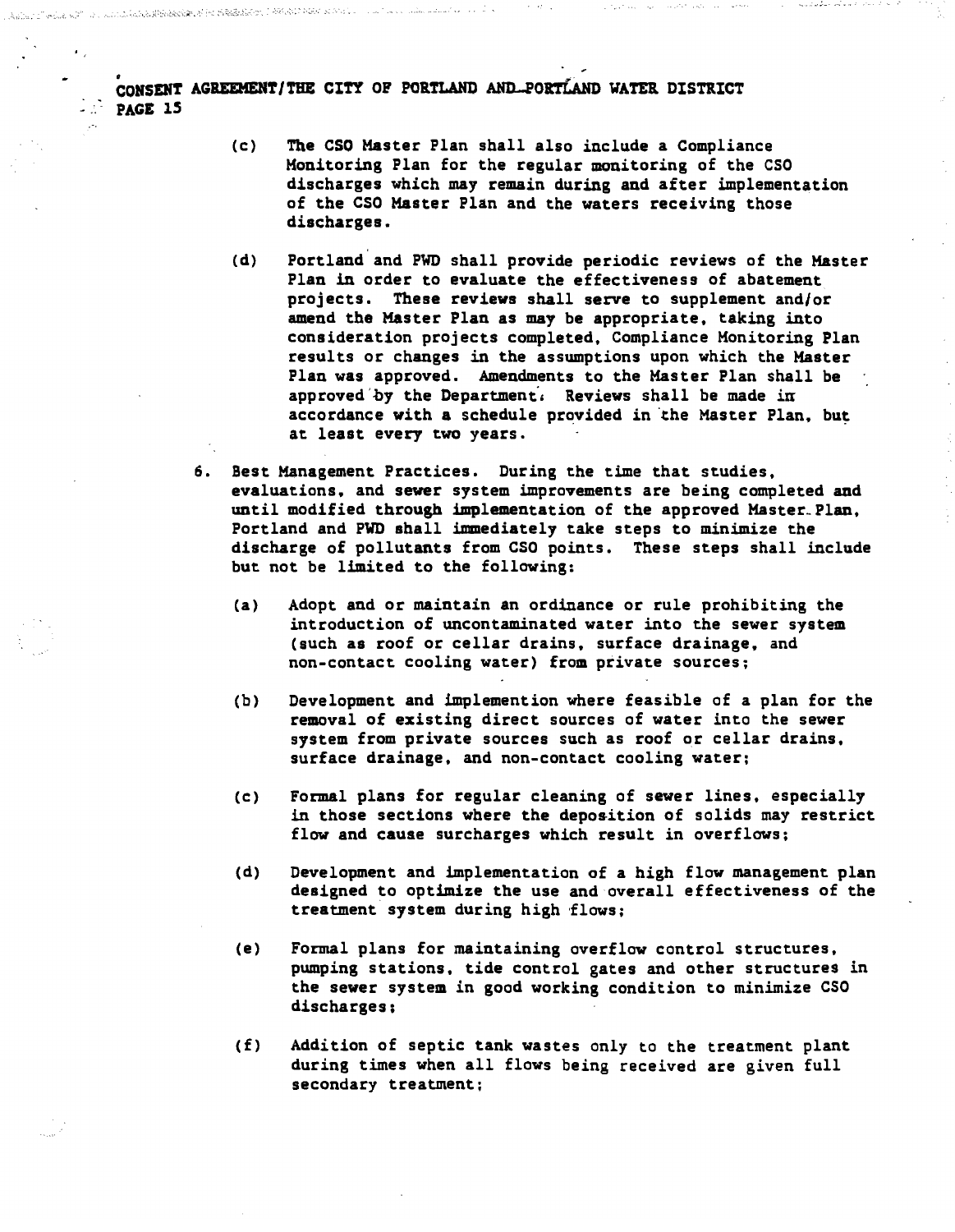- (g) Special efforts to assure that industrial high strength wastewater and other non-"conventional" pollutants (such as hospital wastes) do not overflow and that such wastewater receives full treatment;
- (h) Regulating the addition of new or increased volumes of industrial process or high-strength wastewaters into the sewer system under circumstances in which they could be discharged through a CSO point;
- (i) Conducting periodic surveys all municipal discharges (CSO and stormwater) during dry weather to verify that no dry weather sanitary discharge exists;
- (j) Effective street sweeping and catch basin cleaning; and
- (k) Allowing the introduction of additional sanitary wastewater into the system only upon the removal of five gallons of uncontaminated water for each gallon of sanitary wastewater added. Sewer additions shall be based on the State Plumbing Code and calculated at the time building and plumbing permits are issued. Additions will be credited against sewer rehabilitation work completed within the preceeding two years or which will be done in the following year. Preference shall be given to CSO abatement in the area of the proposed addition, but sewer system-wide credits may be used. The' effectiveness of rehabilitation projects shall be evaluated using inflow from a three-month storm observed infiltration rates and engineering estimates of the proposed projects.
- 7. Sewer System Rehabilitation and Improvements.
	- (a) Short-teen Projects. During the period until 1993, Portland and PWD shall complete sewer system improvement projects in order to eliminate or abate CSO discharges. These projects shall be, to the extent possible, consistent with the priorities outlined in paragraph 9(A)(S). above. At a minumum, they shall include elimination of the Quebec Street CSO discharge, elimination of a CSO discharge in Sagamore Village and sewer separation work in the Libby town area. Periodic reports of proposed;projects and work completed shall be made to the Department.
	- (b) Long-teen Projects. Beginning in 1993, and in each year thereafter, Portland and PWD shall complete CSO abatement projects described in the approved Sewer System Master plan referred to in paragraph (A)(S), above.
- (B) prior to March 1. 1991. Portland shall submit to the Department a complete application for a Waste Discharge License for all combined sewer overflows maintained by the City;